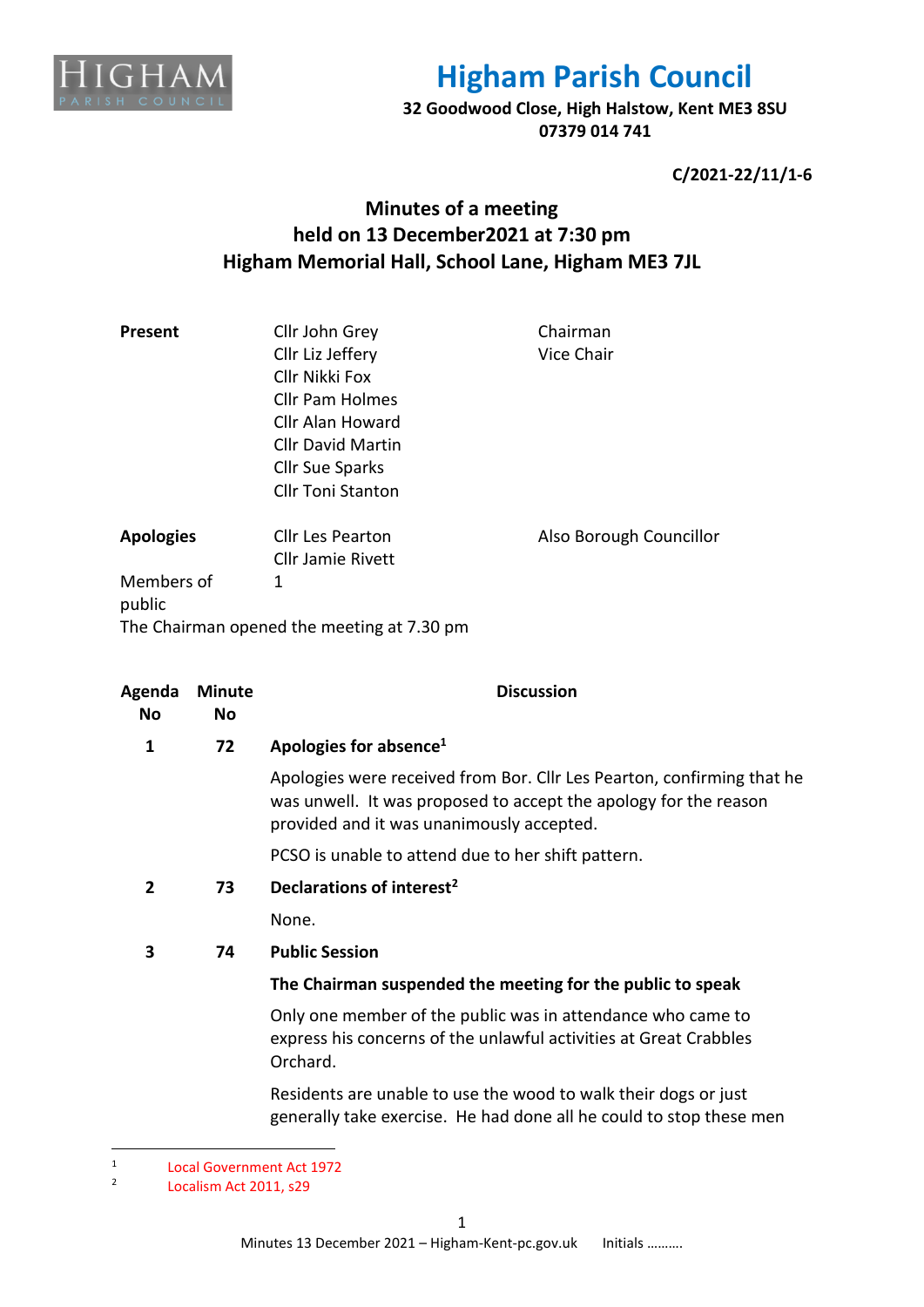

**32 Goodwood Close, High Halstow, Kent ME3 8SU 07379 014 741**

but has been approached and didn't feel comfortable doing any more. He had contacted the local police and unfortunately there was little the PCSO could do about it. He felt he had no alternative but to escalate this issue to the Parish Council for members to take this forward to senior police officers.

The Chairman thanked the member of public for attending and providing his input.

**PCSO Report** – not present

**Kent Community Warden report** – not present

**Peter Leakey – Speed watch report** – not present but a report had been circulated only 2 weeks previously.

**Parishioners matters** as above.

**4 75 Clerk's report (to bring Members up to date with current issues)**

Clerk referred to her report as an Appendix.

**5 76 To approve the Minutes of the Parish Council meeting dated 22 November 2021**

Minutes approved with a unanimous vote.

#### **6 77 Parish Councillor matters**

**Cllr Nikki Fox** – Allotments work. A few of the allotments are overgrown and some are vacant. Quotation for £750 from Grieg Fish to be cleared and wild life area to be cut back. Cllrs Fox and Sparks felt that the quotation was reasonable and acceptable and suggested Members accept the figure. There is a waiting list with 6 potential uses. Members voted unanimously to accept Grieg Fish quotation.

**Cllr Pam Holmes** – Youth Club had to be cancelled due to the heating not working and then another due to the COVID restrictions. She also reported that the Memorial Hall had increased their charges for the use of the hall.

**Cllr Sue Sparks** – Recreation Ground defib battery was due for renewal. She asked for a new battery to be purchased.

**Cllr Liz Jeffery** – For Parish information, there had been complaints from the Memorial Hall Committee regarding the parking in the car park. Trustees of the hall have made the decision to lock the car park on particular days.

**Cllr Toni Stanton** – there had been several thefts in the village and villagers had been sending confirmation photographs in the hope that the perpetrator of the crimes be caught.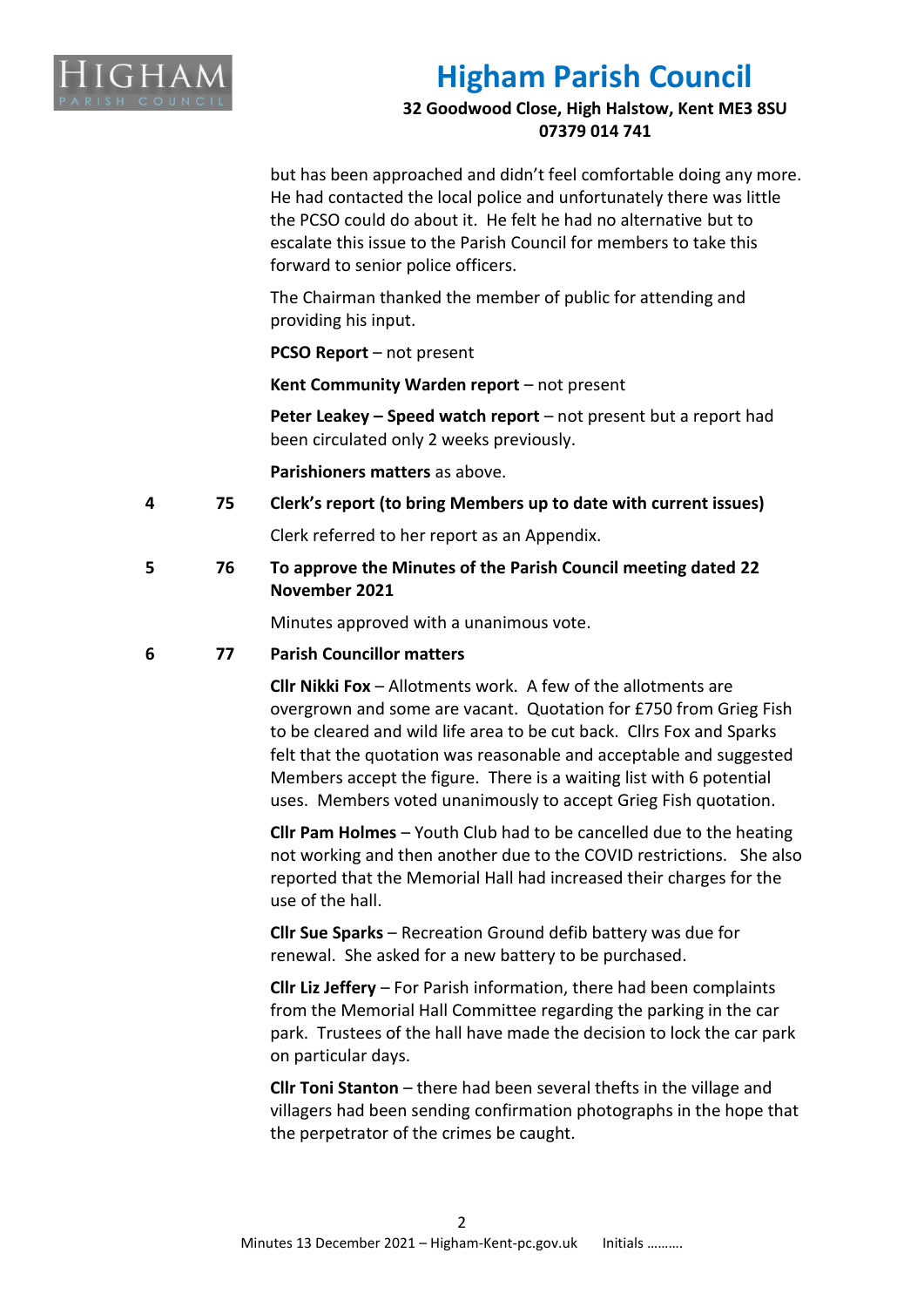

### **32 Goodwood Close, High Halstow, Kent ME3 8SU 07379 014 741**

**Cllr John Grey** – discussed the issue of obtaining the Parish own set of keys for the hall. Clerk to request from the Memorial hall.

**Cllr Grey** also confirmed that the Pavilion tenant had requested if it possible they could lay artificial in the garden area inside the fence to enable children to play outside in the fresh air without getting muddy. He asked for a show of hands and members agreed unanimously that they had no problem with this.

**Borough Councillor matters –** none present.

**KCC representative –** not present.

#### **7 78 Crutches Lane issues - Cllr Pearton**

Members had listened to the public speaker and voted unanimously to take this forward. Clerk to write a strongly worded letter to Kent Police Commissioner and Kent Police Constable for help to bring this issue to a conclusion.

Cllr Grey also confirmed that he as Chairman, Bor. Cllr Pearton, Bor. Cllr. Bob Lane to meet with PCSO Ellie Middleton and her Inspector to meet early in January.

#### **8 79 Planning**

#### **Applications**

Discussions on applications were to be held in January.

**Nuralite – Cllr Rivett – no news**

#### **Street lighting – Cllr Martin**

There had been a zoom meeting with KCC and Gravesham. They are surveying lighting to place in good order before the end of March. Nick May has every intention of handing the over in good order. If there were any urgent issues these could be repaired.

Cllr Martin is now in receipt of documentation to move forward on this. He also requested that the Clerk to contact Laser to work for us in this.

Cllr Martin also confirmed that these lights will need to be insured.

#### **Lower Thames Crossing – Cllr Sparks**

An email had been sent to all on recent activities and can be read on LTC website.

#### **Future Planning Meetings**

Cllr Fox required clarification on Higham Parish Council Planning Application approval/comments.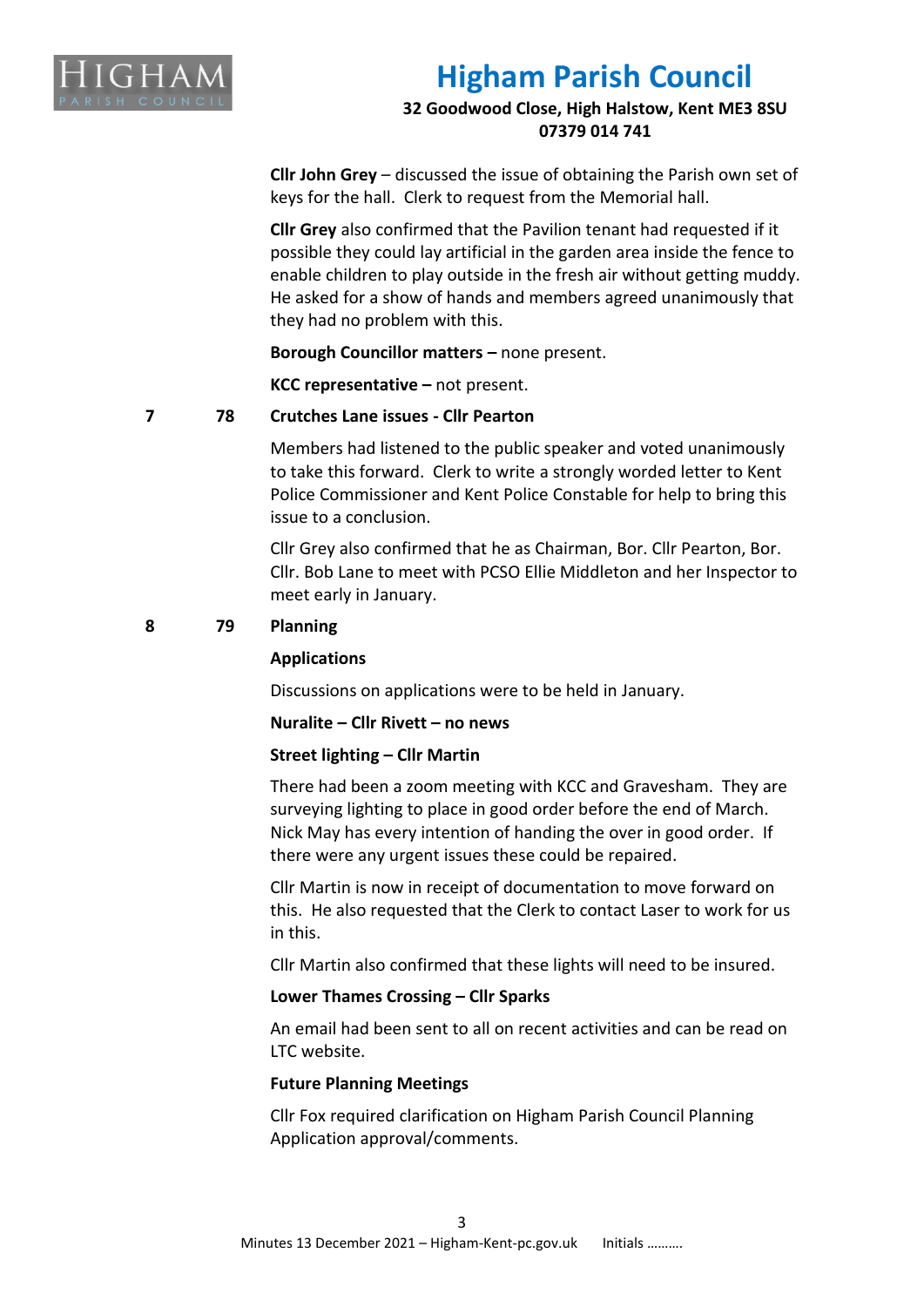

**32 Goodwood Close, High Halstow, Kent ME3 8SU 07379 014 741**

There was a discussion on the way forward with Planning and Highways meetings. These both take up a lot of time in Parish Council meetings.

The Clerk explained that it would be possible to delegate powers to a Planning and Highways Committee to make decisions and take these decisions forward.

Cllr Fox proposed that Planning and Highways meetings were to be processed for next year to be held on the last Monday of each month and that the Parish delegate powers to this Committee for decisions to be made on both. This was seconded by Cllr Sparks and the vote was unanimous in favour of monthly meetings.

Cllr Sparks pointed out that the meetings must only be Planning and Highways and this was agreed. It was also agreed that there would then be no need for Planning and Highways to be on the Agenda for the Parish Council meetings.

### **9 80 Finance**

Clerk explained that she would be changing the way she presented her Finance Statements which was accepted by Members.

Cllr Sparks proposed to accept the payments that had been made and Cllr Howard seconded. The vote was unanimous in favour.

Additional signatories for banking arrangements were discussed. Cllr Martin confirmed he would accept an invitation to join as a signatory as well as Cllr Holmes, Cllr Sparks and Cllr Rivett.

### **10 81 Highways Working Group**

A report had been circulated.

A proposal had gone off to KCC for a 20 MPH speed limited.

The issue of the school and parking was discussed and this issue is being discussed with the school.

Lorry watch is still going on. Discussion on how we record this as evidence for any speeding cases.

### **11 82 Higham Memorial Hall lease - Cllr Martin**

Cllr Martin confirmed that he has not heard anything further on this. He confirmed he would now contact the Trustees direct and move this forward.

#### **12 83 Tree works and recreation ground issues – Cllr Fox**

Cllr Fox confirmed that a meeting had been held but the Chair of the meeting Cllr Rivett had not circulated the minutes.

• Tree surveys done on the recreation ground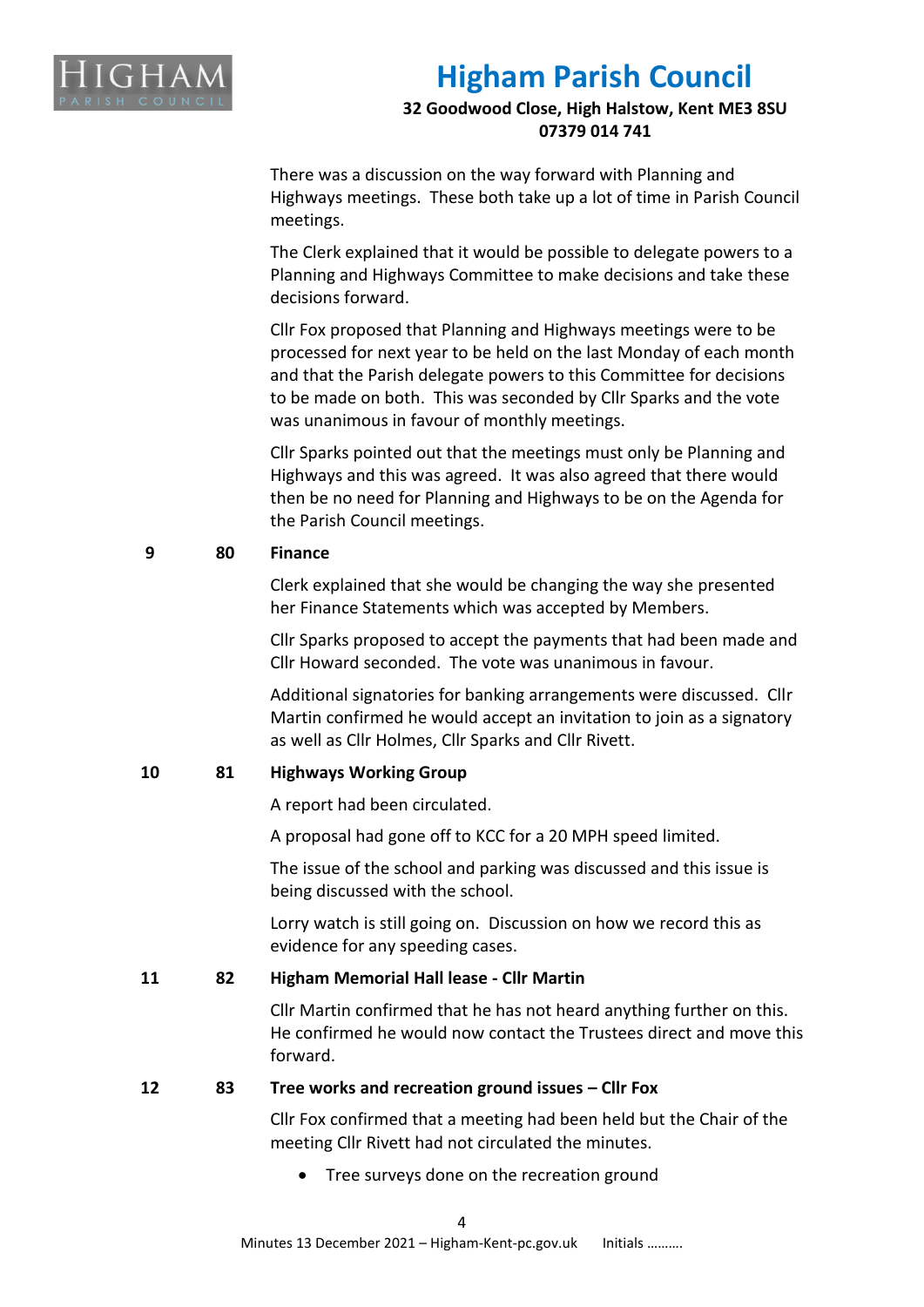

**32 Goodwood Close, High Halstow, Kent ME3 8SU 07379 014 741**

- Numbering the trees
- Engaging a tree contractor
- Checking the fencing around the recreation groundGarden seat replacement

Play equipment – checks are done on a weekly and monthly basis by Gravesham and Graham Marchant is the contact.

### **13 84 The Queens Platinum – Cllrs Jeffery and Stanton**

A meeting had been held in the library.

- Face painting had been discussed.
- Cllr Stanton had sent emails but not heard back.
- Cllr Jeffery also confirmed that there appeared to be some reluctance on the part of the village.
- Cllr Sparks had brough to the Council a crown that had been knitted and which the Knit and Natters were considering making for this occasion.
- Cllr encouraged red white and blue everywhere.

### **14 85 Policies to be considered**

- Standing Orders deferred to 10 January 2022
- Financial Regulations deferred to 10 January 2022
- Code of Conduct Cllr Stanton proposed and Cllr Grey seconded that the Code of Conduct be accepted as a Higham Parish Council Policy.

#### **15 86 Climate Change – deferred to 10 January 2022**

Cllr Howard confirmed that he attended a meeting hosted by KALC on Climate Change. He explained that KALC wanted parishes to add Climate Change to Agendas to make members and villagers alike more Climate Change aware.

- **16 87 Confirmation of next meeting 10 January 2022**
- **17 88 Resolution to exclude the press and public**
- **18 89 Personnel**
	- Contracts of employment were being finalised by Cllr Jamie Rivett who was not present at the meeting. It was decided that the issues of contracts be deferred until the next meeting on 10 January 2022
	- Cllr Grey confirmed that he had spoken to the previous Clerk regarding the Parish historical documents and IT equipment that needed handing back to the Parish. A confirmation letter would be sent regarding the items.